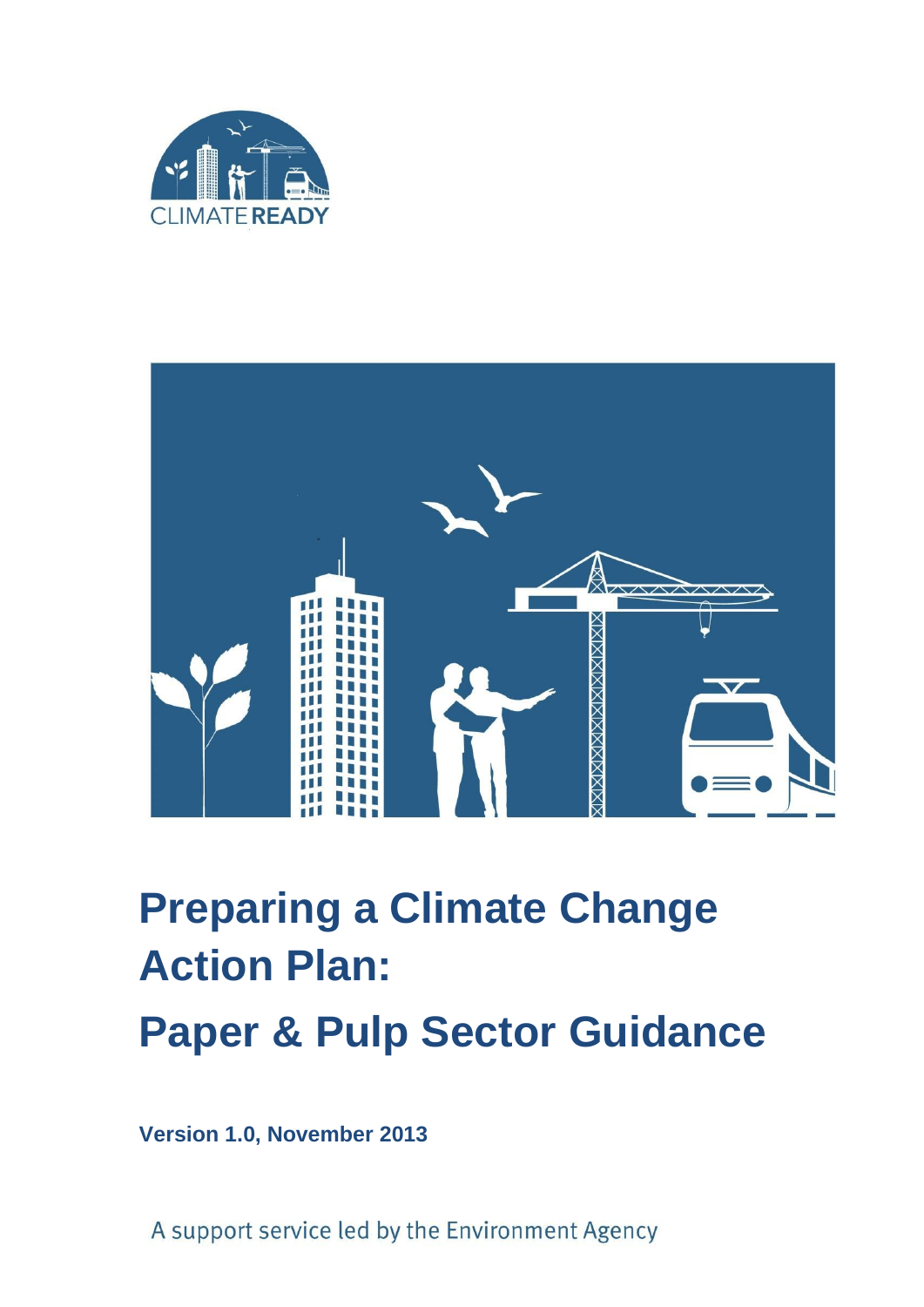# **Contents**

| Introduction                                             | Page 3  |
|----------------------------------------------------------|---------|
| 1. Getting started                                       | Page 4  |
| 2. Assessing risks of extreme weather and climate change | Page 4  |
| 2.1. Identifying potential impacts                       | Page 4  |
| 2.2. Prioritising risks                                  | Page 6  |
| 3. Identifying and implementing measures                 | Page 7  |
| 3.1. Identifying resilience options                      | Page 7  |
| 3.2. Making a plan                                       | Page 8  |
| 4. Monitoring and review                                 | Page 9  |
| Annexes                                                  |         |
| Annex A – Sources of Advice and Guidance                 | Page 10 |
| Annex B - Case studies                                   | Page 13 |
| Annex C – Templates                                      | Page 14 |
| Annex D - Useful quick guides                            | Page 17 |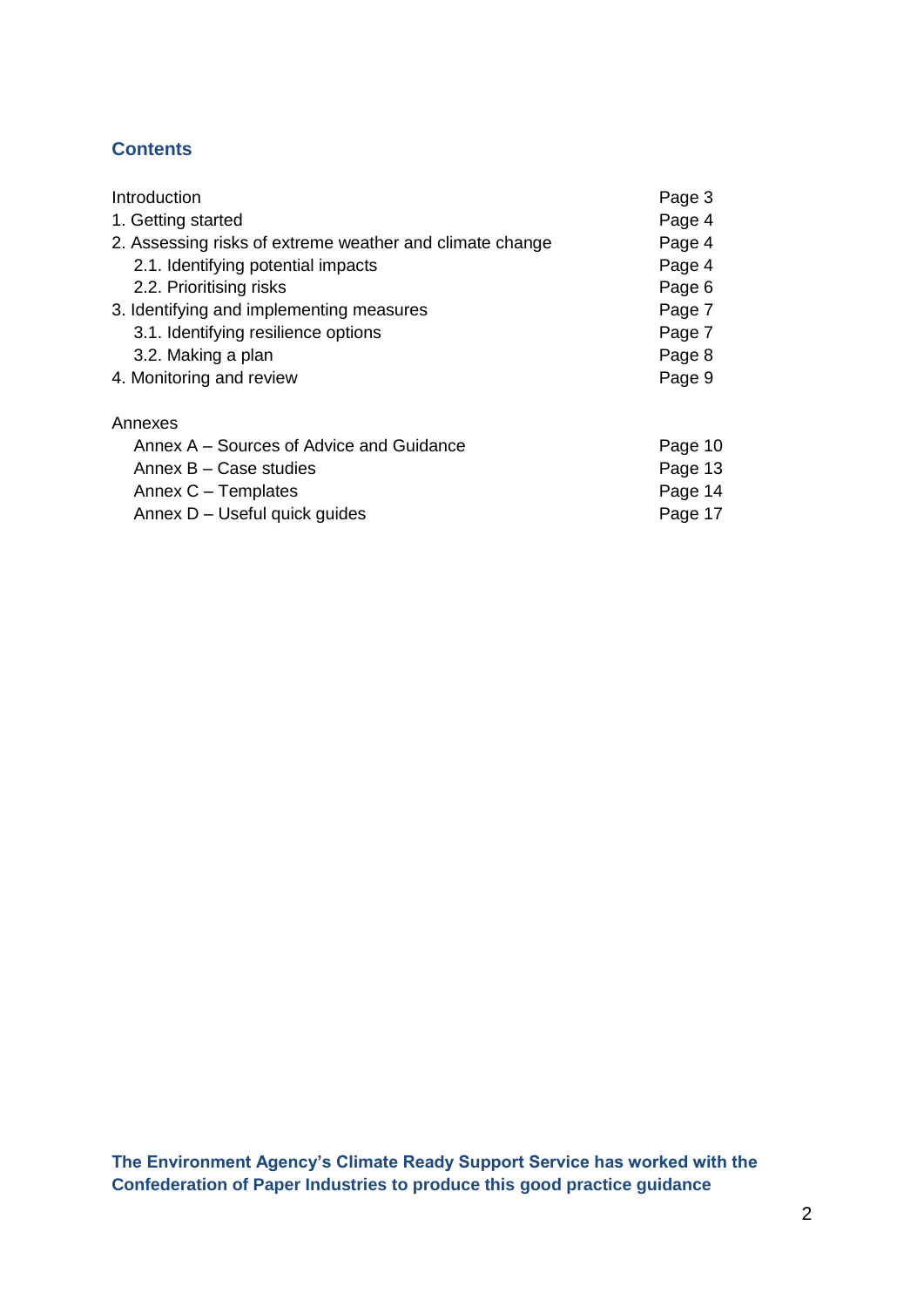## **Introduction**

This guidance will help you assess the risks to your business from extreme weather and climate change. It will also help you identify practical actions to make your business more resilient.

Businesses are vulnerable to extreme weather. In 2012, 54% of businesses faced disruption due to extreme weather. Businesses affected by the 2007 floods took an average of 26 weeks to return to full operating capacity. Could your business survive a similar setback?

Extreme weather incidents are expected to become more common because our climate is changing. Climate projections show that over the coming decades we will face an increased risk of;

- extreme rainfall, leading to more frequent and severe floods
- **•** heatwaves
- drought.

It makes good business sense to prepare for these risks. Their financial impact can be great, but many measures to manage them cost very little. Planning ahead will help you to:

- save your business money in the long term
- give your business the best chance to continue to operate and meet customer orders, in spite of the weather.

## **Why is resilience to extreme weather and climate change important for you?**

Paper mills should prepare for extreme weather and climate change because:

- Access to sufficient quantities of clean water could be affected during drought.
- Reduced river flows mean reduced dilution available for effluent discharge in the river.
- Flooding can interrupt operations and prevent staff access.
- Extreme weather could affect the supply chain and infrastructure on which you rely.
- Extremes in temperature could affect the operation of effluent treatment plants which could cause reduced performance and odours.
- Some types of extreme weather increase the risk of breaching environmental permits.

## **Climate risk management process**

This guidance sets out the following process for assessing and managing climate risk:

- 1. Getting started
- 2. Assessing risks of extreme weather and climate change
- 3. Identifying and implementing measures
- 4. Monitoring and review.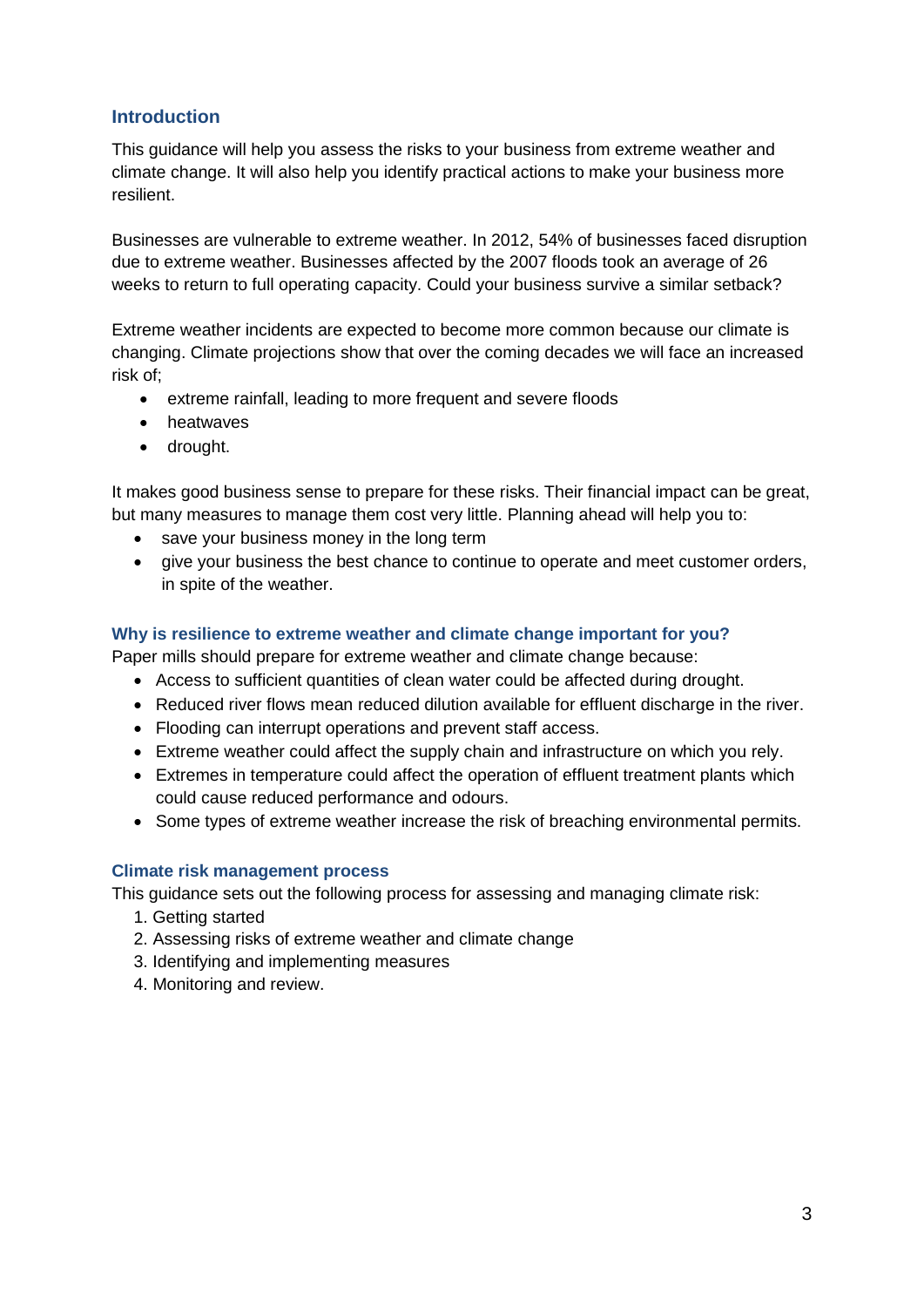# **1. Getting Started**

A well-planned approach to adaptation will help you decide what action is needed now and what can be delayed. In adapting your business you should:

- Set out clear objectives e.g. to improve your drought contingency plan
- Ensure management support for the preparation and implementation of this plan
- Find the right people which colleagues and departments do you need to consult/work with?
- Gather information on how extreme weather has affected you in the past. This will help you to understand weather-related risks.
- Plan to integrate your climate change action plan into existing operational processes such as your business continuity plan and your systems for managing product quality and environmental risk.

# **2. Assessing risks of extreme weather and climate change**

This section sets out a process for identifying and prioritising risks from extreme weather and climate change. You should consider impacts such as flooding, drought, heavy rain, extreme temperature and strong winds.

## **2.1 Identifying potential impacts**

Identify how weather-related hazards could affect your business areas. At this stage you are brain-storming, aiming for a long list and not worrying about whether the impacts are likely to happen or would be significant. You should use any existing records of potential hazards you have compiled as part of your environmental risk management or regular business planning.

The questions below will help you think about impacts across your business. Think about things that have happened in the past, including near misses, as well as impacts that could become more frequent or severe as the climate changes. If possible, involve people with a range of experience and understanding of operational and business processes. You can use Table A in Annex C to record this.

**Operations***: Are any of your processes or activities climate dependent or temperature sensitive? You should think about how your activities or the failure of processes could harm the environment.*

Examples of risks to operations:

- Water shortages cause business interruption in times of drought
- Flooding prevents access by staff, customers or vehicles
- Flooding interrupts operations or leads to an uncontrolled release of pollutants (and a potential breach of environmental permit conditions)
- Reduced river flows means the quality of incoming water may deteriorate, reduce dilution of effluent and greater pollution
- Extreme temperatures affect the operation of the effluent treatment plants leading to reduced performance, poor nitrification, reduced oxygen levels and increased potential for odour
- Freezing weather leads to burst pipes
- Due to flooding or snow, land banks are not available for sludge spreading. Stock piles of sludge may lead to odour issues.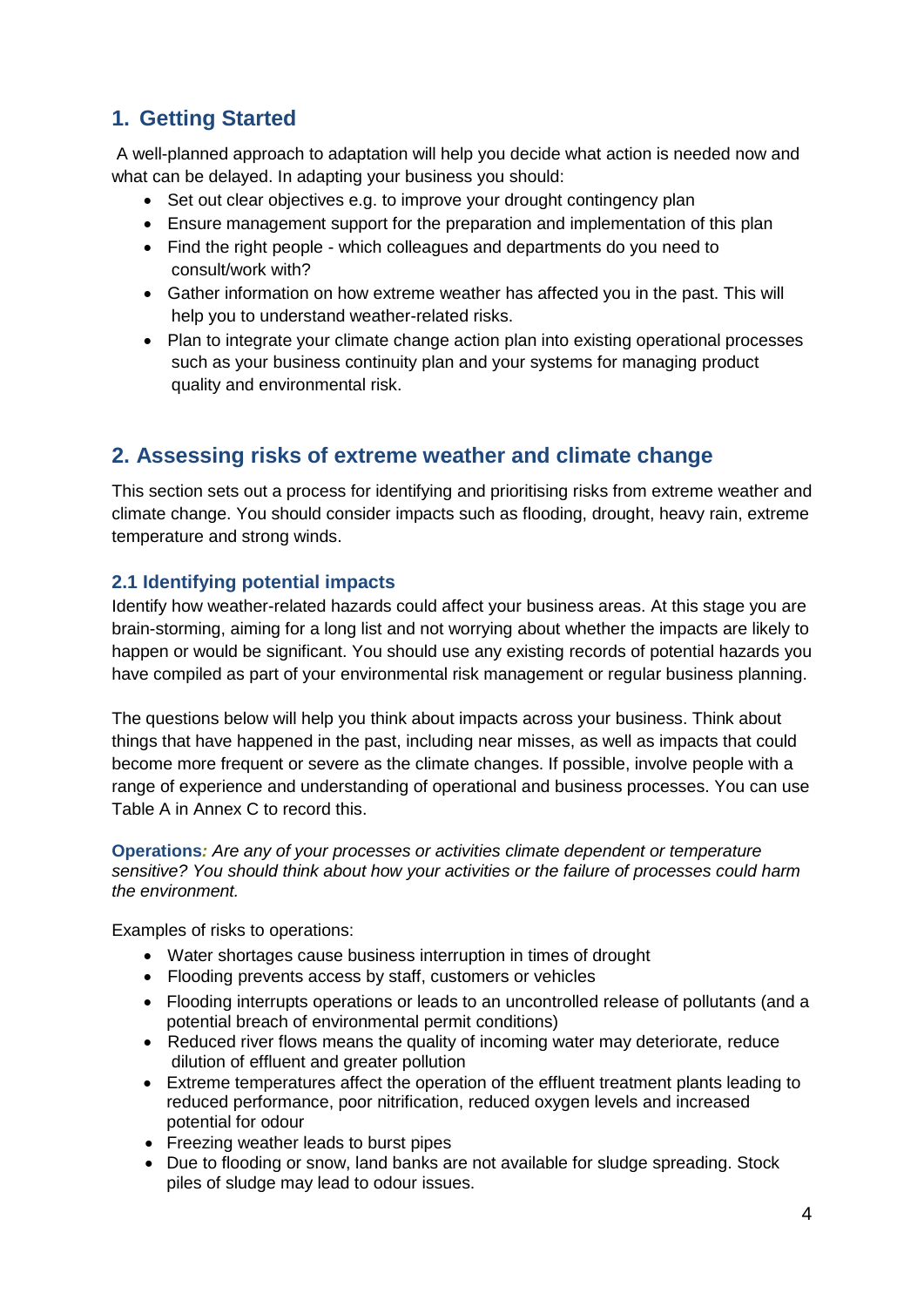**Logistics:** The paper industry relies heavily on supply chains, utilities and the transport network. *Could disruption in these areas caused by extreme weather result in business interruption, loss of productivity or rising costs?* 

Examples of risks to logistics:

- Extreme weather disrupts transport, affecting in-coming and outbound deliveries
- Extreme weather causes power cuts
- Climate impacts overseas affect the price of materials or reliability of supply chains, or reduce the quality of wood fibres.
- Increased risk provides an opportunity to strengthen supplier relationships and increase oversight of the supply chain.

**Assets:** *Could there be damage, degradation and maintenance implications for your buildings, grounds, plant or machinery?*

Examples of risks to assets:

- IBCs lifted by floodwater leading to loss of content and possible pollution
- Floodwater overloads the effluent treatment plant
- High winds blow site litter off-site
- Buildings fabric is damaged by to extremes of wind, heat, rain.

**People:** *Could the comfort, health and safety of your employees be affected by extreme weather?* 

Examples of risks to people:

- High temperatures lead to problems for staff's thermal comfort and related building services.
- High winds cause safety issues on site e.g. danger of tanks being blown over

## **Markets and Finance:**

- *Could there be a change in demand for existing products due to climate change or awareness of resilience as an issue?* E.g. increase in demand for products which are water and energy efficient.
- *Could you gain market advantage by being more resilient to extreme weather and climate change?*
- *How could your vulnerability to extreme weather affect your insurance costs, or the availability of capital investment?*

Table D in Annex D is a quick reference guide listing potential effects extreme weather can have on your business with some suggested resolutions. The flow chart in annex D outlines the different areas of a business in more detail.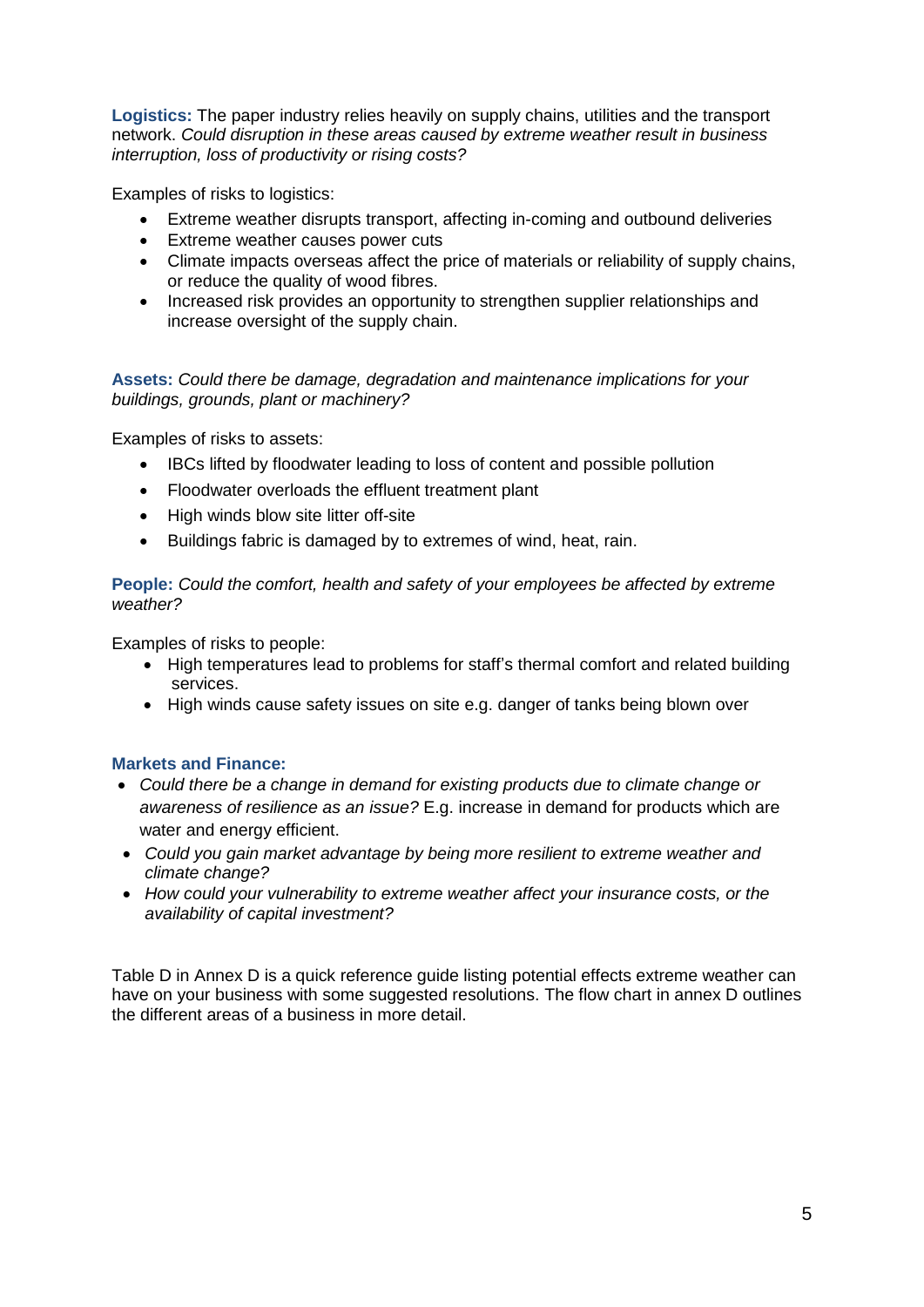## **2.2 Prioritising risks**

Now you have a list of potential impacts you should prioritise them according to the risk they present. Before you do this, review the impacts to see if any can be dismissed straightaway because they are trivial.

Prioritising risks is largely a matter of you and colleagues using your knowledge of your business to make a judgement call. This process can be helped by you assigning a simple 'High', 'Medium' or 'Low' for both the **likelihood** and **magnitude** of each impact. Make a note of the thinking behind your ratings so that your assumptions are transparent. (You can use table B in annex C to record this task.)

## *Assessing likelihood*:

The following questions will help you to estimate the likelihood of each impact in turn:

- *Has the impact already been experienced? Or have there been any near misses?* This is a good indication that the hazard is already an issue with the current climate regardless of climate change. On the other hand your knowledge of your systems may tell you that a hazard could have an impact in future, even though it has not done so to date.
- Is the potential impact related to flooding or drought? If yes, we can help you to assess the risk and you should use the processes set out in **annex A**.
- *Can you identify any thresholds?* This means trigger points such as temperatures or river levels above or below which an impact occurs or becomes significant. You might identify thresholds using past experience, or from company policies, procedures or operating standards for machinery.
- *Does the business area affected by the risk involve making any decisions with long term consequences (beyond 10 years)?* If not, then only the current climate risk may be relevant. However, be aware that the climate may have already changed so your perception of the risk may be out of date. For any areas where longer timescales are relevant make sure you should consider future climate change. Climate change may mean thresholds are breached in the future, even if this hasn't happened before. You can use the information in annex A to get an idea of the effect that climate change may have on the likelihood of some impacts.

## *Assessing magnitude:*

Magnitude means the size of the business consequence of the impact. The following questions will help you to estimate the magnitude of each impact.

- *How would your business objectives and priorities be affected by the impact?* Answer this by considering how past weather events have affected you and how the things specific to your business (e.g. the types of processes and activities, products, services, market features and available resources) influence the magnitude of the consequences. You should be sure to identify any impacts which are business critical, which will have high magnitude.
- *If you are considering a future time period: are there any business or industry trends that could make you more or less vulnerable in the future?*

You should now prioritise all risks except those you have discarded as trivial. You may wish to visualise risks on a plot such as figure 2.1 below where significant risks will appear in the top right-hand red zone. Significant risks should be managed in your climate action plan. (You probably already have processes to manage risks, and management of climate risks should be incorporated into these processes.)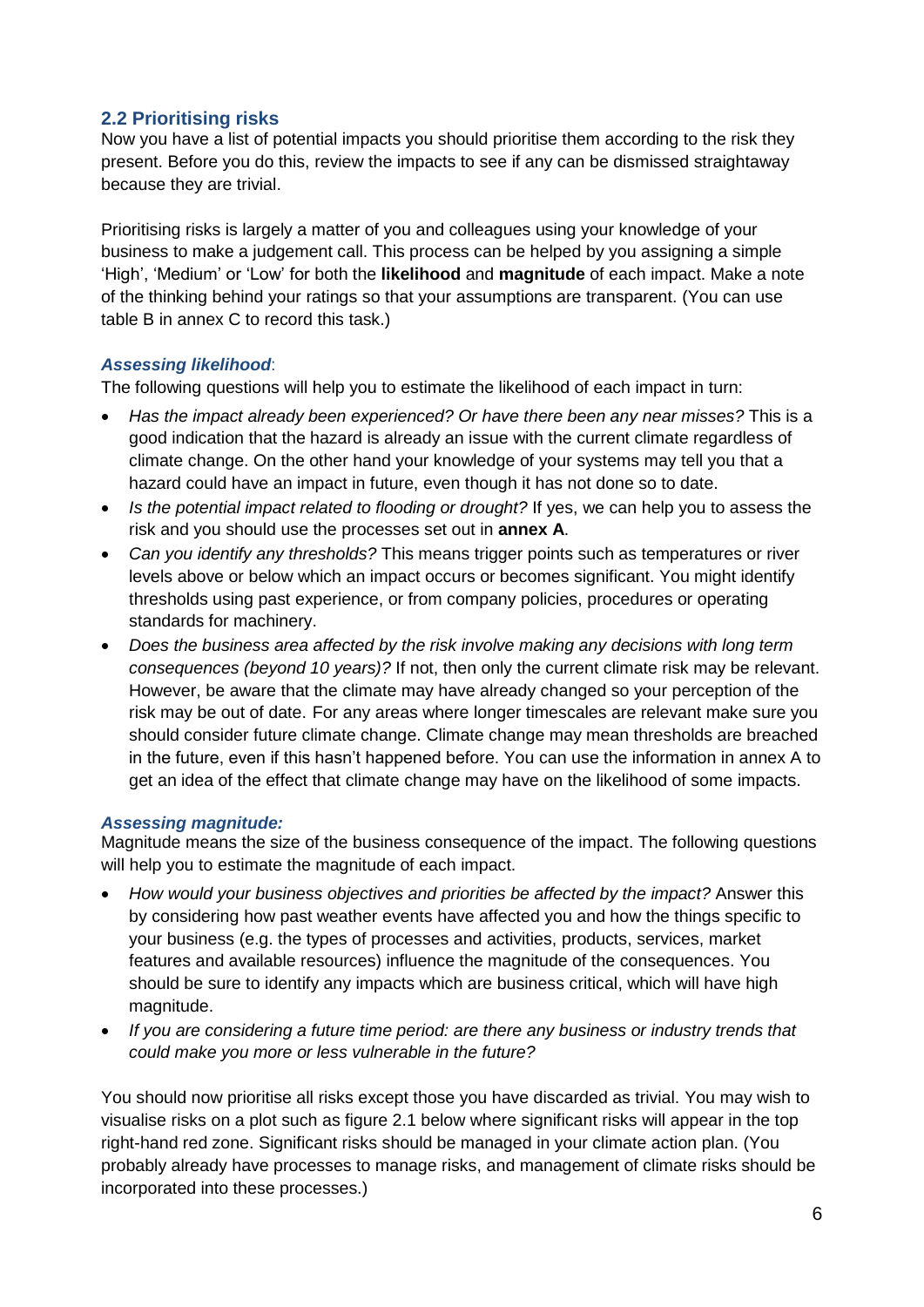#### *Figure 2.1: Risk map*



# **3. Identifying and implementing measures**

This section will help you decide how to manage your priority climate risks and develop an adaptation plan.

## **3.1 Identifying resilience options**

For your priority risks, brainstorm potential ways that you could minimise the threat or maximise any benefit, if possible involving others from across the business. Draw on experience of dealing with similar risks or from what you know about how others manage similar risks. Check existing processes such as business continuity plans and accident management plans, as these may already contain suitable resilience measures.

## *Table 3.1 Example resilience options*

- **•** Assessment of drainage capacity
- Regime for regularly unblocking drains
- Increased treatment and re-use of water
- Water audits aimed at reducing specific water use per tonne of product
- Investigating alternative sources of water
- Improved storage of paper litter
- Increased storage capacity for sludge during inclement weather
- Securing IBCs and tanks, or raising them if there is a flood risk
- Water storage systems such as rainwater harvesting
- Odour control system
- Insulating and trace heating pipes
- Register for flood alerts and make use of the Floodline 0845 988 1188 <https://fwd.environment-agency.gov.uk/app/olr/home>
- Put together a business flood plan see [http://www.environment](http://www.environment-agency.gov.uk/business/topics/flooding/32362.aspx)[agency.gov.uk/business/topics/flooding/32362.aspx](http://www.environment-agency.gov.uk/business/topics/flooding/32362.aspx)
- Further research to assess risk using external experts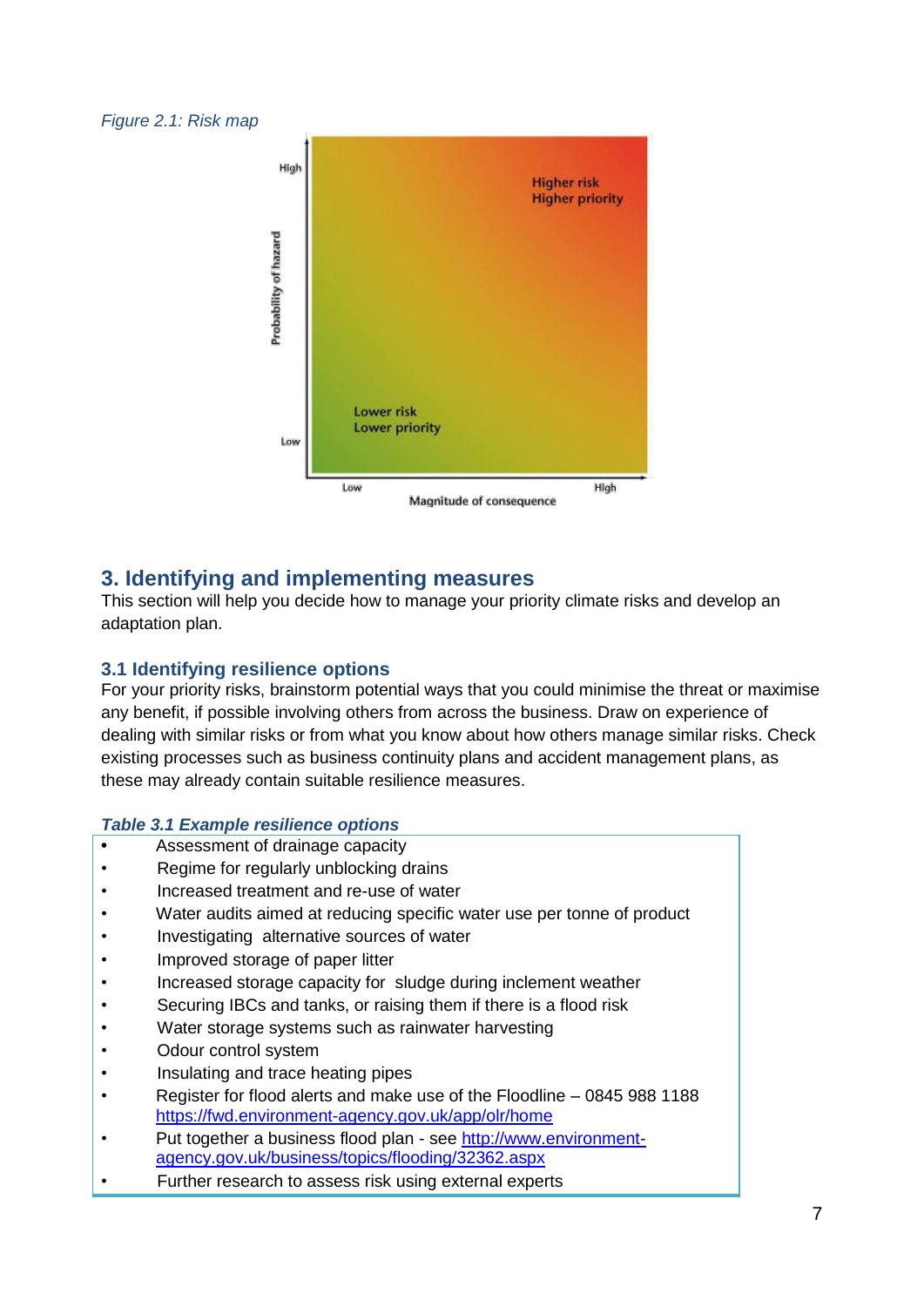Resilience is secured through a combination of activities or components. It may be useful to refer to the Cabinet Office's guidance on natural hazards and infrastructure - *Keeping the Country Running*<sup>1</sup> which describes the following four components to resilience:

- *Resistance* preventing damage (e.g. a flood wall)
- *Reliability* designing processes to operate under a range of conditions
- *Redundancy* availability of backups or spare capacity
- *Recovery* enabling a fast response to and recovery from disruptive events.

Resilience measures could be things you intend to implement now, or plans for measures you could introduce in the future. This gives you the flexibility to implement measures or adapt your plan when needed. For example, you might choose to build a flood wall now – but build larger foundations to allow it to be raised at a later date if necessary.

Once you have identified a list of potential options, you should evaluate them by asking questions such as:

- *Will it work?*
- *How much will it cost?*
- *Will there be any unintended consequences for you and others?*
- *Is it flexible enough to allow for adjustments later on?*
- *Is it practical to implement within relevant timescales?*

At the end of this step you should know what measures you will take to manage your priority risks.

## **3.2 Making a Plan**

l

Now that you have selected your resilience actions, build these up into an action plan. It probably makes sense for you to incorporate this plan into existing processes such as your business continuity plan or accident management. The plan should specify what you are going to do and when, as well as setting out how you are going to monitor it. The following questions and pointers provide additional guidance;

- *Who will be responsible for implementing actions and for monitoring and reviewing the plan?*
- *Are there any opportunities to integrate your adaptation options into other plans and processes?* For example, business continuity management, risk management or health and safety arrangements
- *When should adaptation measures be implemented (or discussed further if required)?*  There may be key points in time that can be exploited, such as within replacement cycles, maintenance regimes or management system review schedules.
- *Will any communication activities be required to engage staff or external stakeholders?*
- *What are the potential barriers to action and how will you overcome these?*

<sup>1</sup> Cabinet Office 2011, *Keeping the Country Running: Natural Hazards and Infrastructure* [www.gov.uk/government/publications/keeping-the-country-running-natural-hazards-and-infrastructure.](http://www.gov.uk/government/publications/keeping-the-country-running-natural-hazards-and-infrastructure)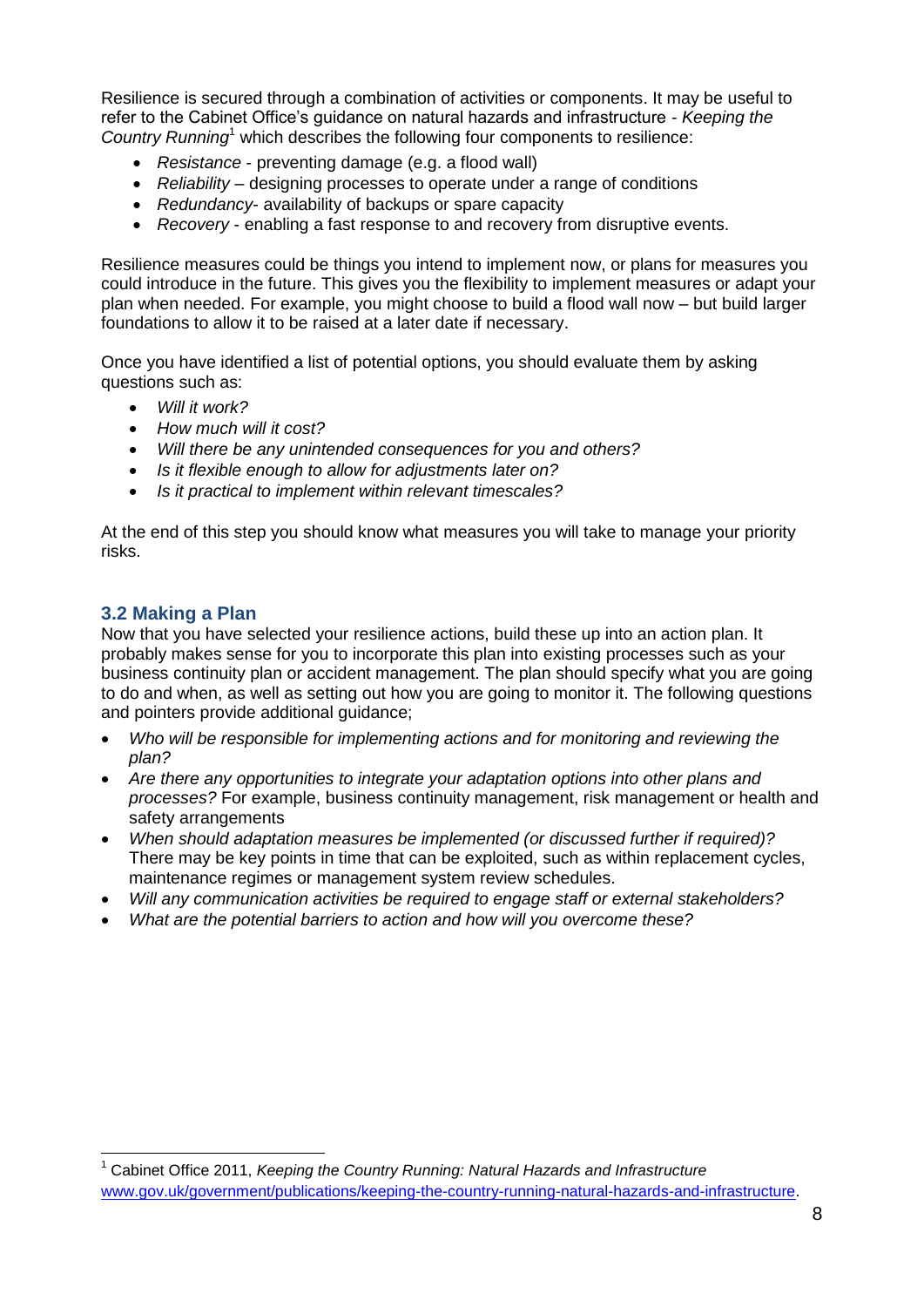# **4. Monitoring and Review**

You should **monitor** your climate action plan to ensure it is working and does not need amending. Monitoring will tell you whether:

- your plan is achieving the objectives set out at the beginning
- the priority risks identified are being managed.

To help your monitoring you should record extreme weather events and the effect they have on your business. You can use table C in annex C to help you do this.

You will need to decide how often the plan will be **reviewed** and who will be responsible. These reviews could coincide with scheduled reviews of the other business systems. We recommend you review your plan annually or sooner if a factor that has influenced your strategy changes significantly (for example, you are hit by an extreme weather event or important new climate change information becomes available).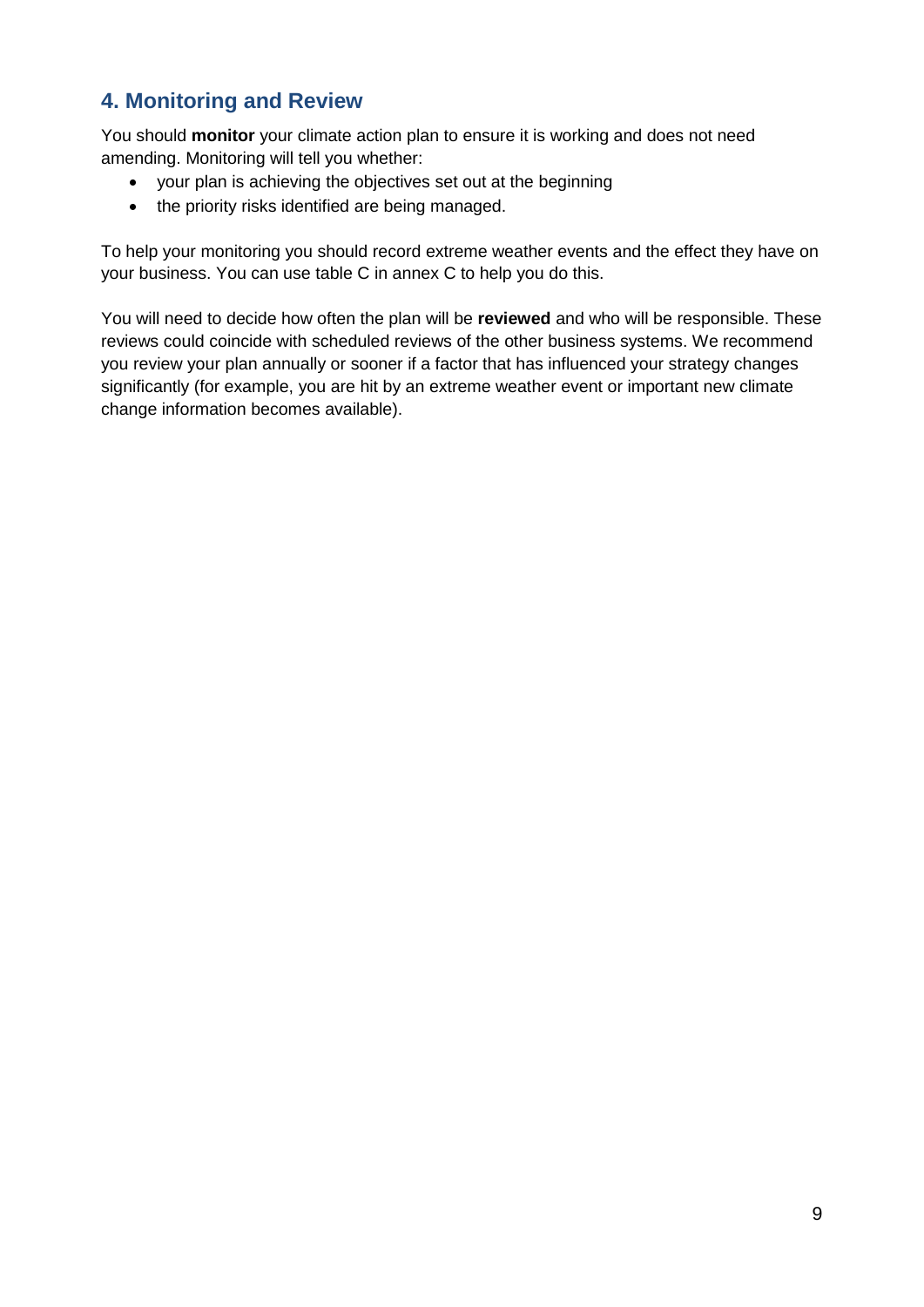## **Annex A: Sources of Advice and Guidance**

## **Flooding - Assessing risk**

Flooding is the most frequently occurring natural disaster in the UK. Regulated businesses are required to prepare for flooding as part of their systems for environmental protection.

As the first step in assessing flood risk consider the following questions:

- Is your site in an area susceptible to flooding from rivers or the sea?
- Is your site susceptible to surface water flooding?
- Has your site been flooded before?
- Will climate change affect the risk of future flooding?

You can answer the first question by consulting the Environment Agency's flood maps. For an indication of the additional risk of climate change, consult:

- the relevant Catchment Flood Management Plan [http://www.environment](http://www.environment-agency.gov.uk/research/planning/33586.aspx)[agency.gov.uk/research/planning/33586.aspx](http://www.environment-agency.gov.uk/research/planning/33586.aspx)
- your local Strategic Flood Risk Assessment available from your local authority.

Your Environment Agency officer may be able provide further information to help you answer these questions.

If you are at risk of flooding, further assessment options available are:

- flood modelling information from the Environment Agency:
- a bespoke/detailed flood risk assessment.

Further information on flooding - our website has information on flooding including flood maps which can be used to identify the risk of flood in a specific area - see [http://www.environment-agency.gov.uk/business/topics/32354.aspx.](http://www.environment-agency.gov.uk/business/topics/32354.aspx)

- To register for flood alerts Floodline 0845 988 1188 or visit [https://fwd.environment](https://fwd.environment-agency.gov.uk/app/olr/home)[agency.gov.uk/app/olr/home](https://fwd.environment-agency.gov.uk/app/olr/home)
- Put together a business flood plan including a link to the guidance document Regulated sites - how to prepare for flooding – <http://www.environment-agency.gov.uk/business/topics/flooding/32362.aspx>

If you are unable to find the information you need on our website, please contact our customer contact centre on 03708 506506.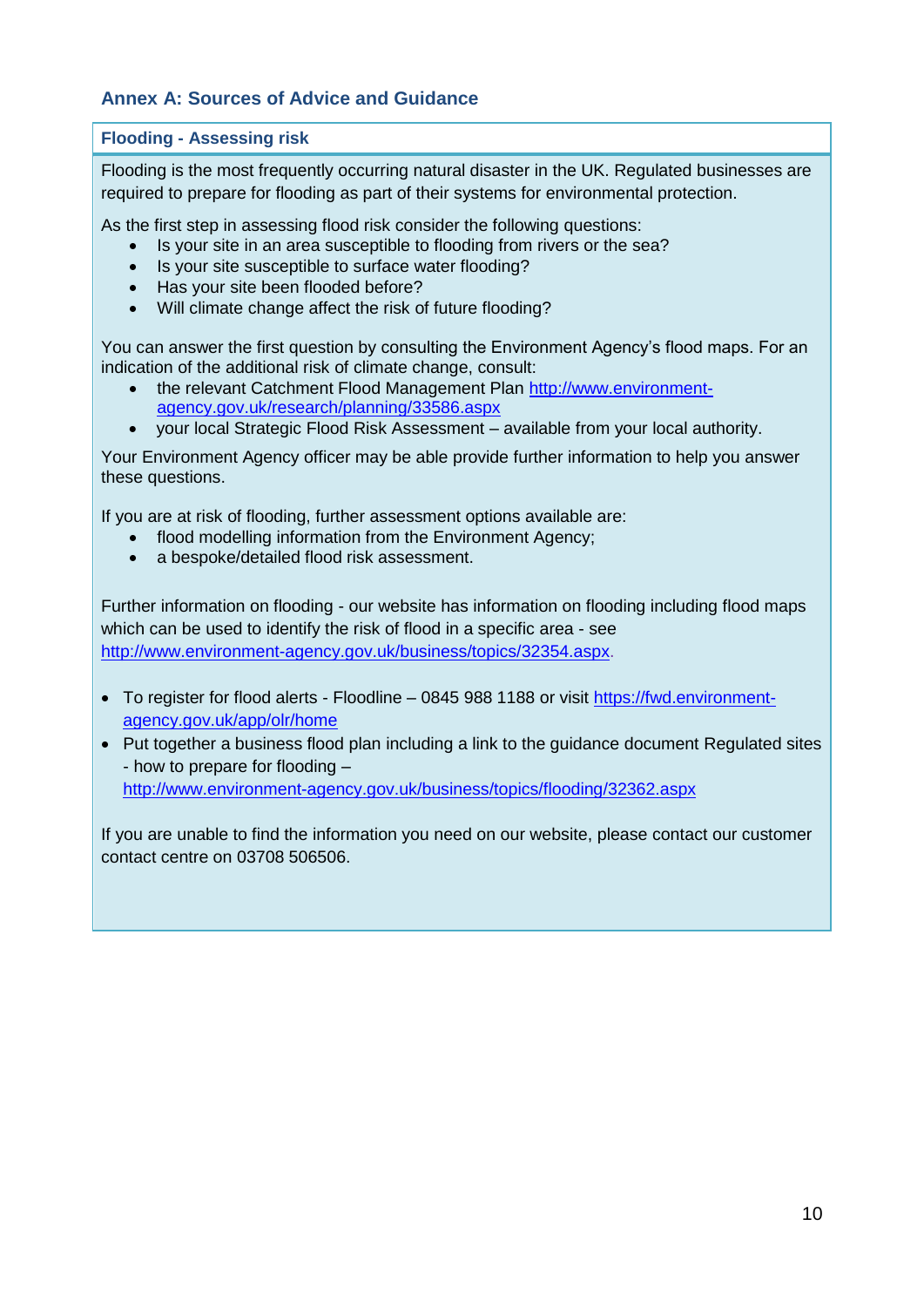## **Drought – Assessing risk**

Droughts occur periodically in the UK: in April 2012 drought had been declared in a large proportion of England after two consecutive dry summers and winters. Climate change projections indicate hotter, drier summers as soon as the 2020s. To assess your risk:

- Explore critical thresholds of water usage for your business. How would you cope if the amount of water available reduced by 5, 10, 25 or 50%?
- Check the Catchment Abstraction Management Strategy (CAMS) for your area, these plans show water availability for each river catchment - [http://www.environment](http://www.environment-agency.gov.uk/business/topics/water/119927.aspx)[agency.gov.uk/business/topics/water/119927.aspx](http://www.environment-agency.gov.uk/business/topics/water/119927.aspx)
- Consult the latest River Basin Management Plan for your area to find out if catchments in your area are over-abstracted from the point of view of the water environment <http://www.environment-agency.gov.uk/research/planning/33106.aspx>
- Check historical data on droughts
- Consider whether you have any alternative sources of water such as process water or access to groundwater.

## Further information on drought

- Conserving water *- [www.environment-agency.gov.uk/business/topics/water/32070.aspx](http://www.environment-agency.gov.uk/business/topics/water/32070.aspx)*
- Drought explained *[www.environment-agency.gov.uk/homeandleisure/drought/31783.aspx](http://www.environment-agency.gov.uk/homeandleisure/drought/31783.aspx)*

## **Extreme Temperatures – How to assess your vulnerability**

The UK experienced extreme heatwaves in the summers of 2003 and 2006. Such summers will become more likely as the climate changes. On average winters are expected to become milder. However, very cold winters with heavy snow, such as we have had in recent years, will still occur. To assess your risks:

- Identify temperature thresholds which could affect your business (staff and processes).
- Check that suppliers have adaptation measures in place for extreme temperatures would their ability to deliver/collect supplies and goods be affected?
- Check the UKCP09 climate change projections to see how temperatures could change. You can use UKCP09's weather generator to explore how often any temperature threshold will be reached in future [\(http://ukclimateprojections.defra.gov.uk/22540\)](http://ukclimateprojections.defra.gov.uk/22540). If you need help using the Weather Generator, contact EA's *[Climate Ready](http://www.environment-agency.gov.uk/research/137575.aspx)* service.
- See the Health and Safety Executive's information on work place temperature requirements: <http://www.hse.gov.uk/temperature/index.htm>
- See UKCIP brochure (Climate Change, Heatwaves and Preparing Your Business): <http://www.ukcip.org.uk/wordpress/wp-content/CLARA/Heatwaves-factsheet.pdf>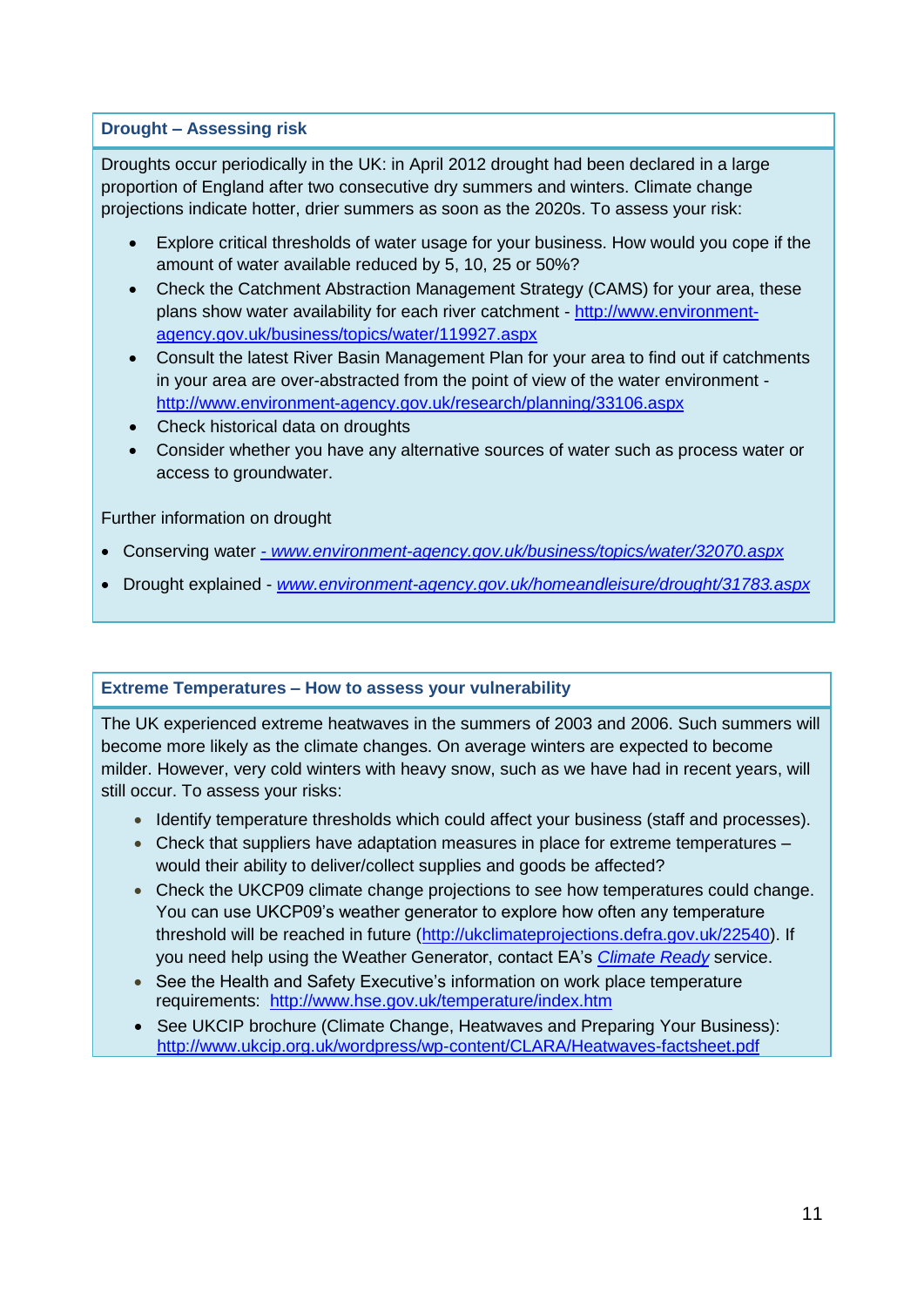**Storms and High Winds**

Storms and high winds can affect businesses and the services on which they rely. At the moment we do not have good evidence for how the frequency and severity of storms and high winds might change in future. You can assess your risk to this hazard by.

- assessing your site to see if any areas could be vulnerable to strong winds
- checking if your business has been affected by storm damage in the past.

## **General Climate Change Advice & Guidance**

- For advice and information on climate change projections the UKCP09 website cover a wide variety of climate change projections which could help you with your assessments <http://ukclimateprojections.defra.gov.uk/>
- The EA's adaptation wizard is a five step process which will help to with a more in-depth understanding of climate change and can help you conduct a high level assessment of your organisations sensitivity to the current climate and future climate change. For this and other Climate Ready resources see: [www.environment-agency.gov.uk/research/137639.aspx](http://www.environment-agency.gov.uk/research/137639.aspx)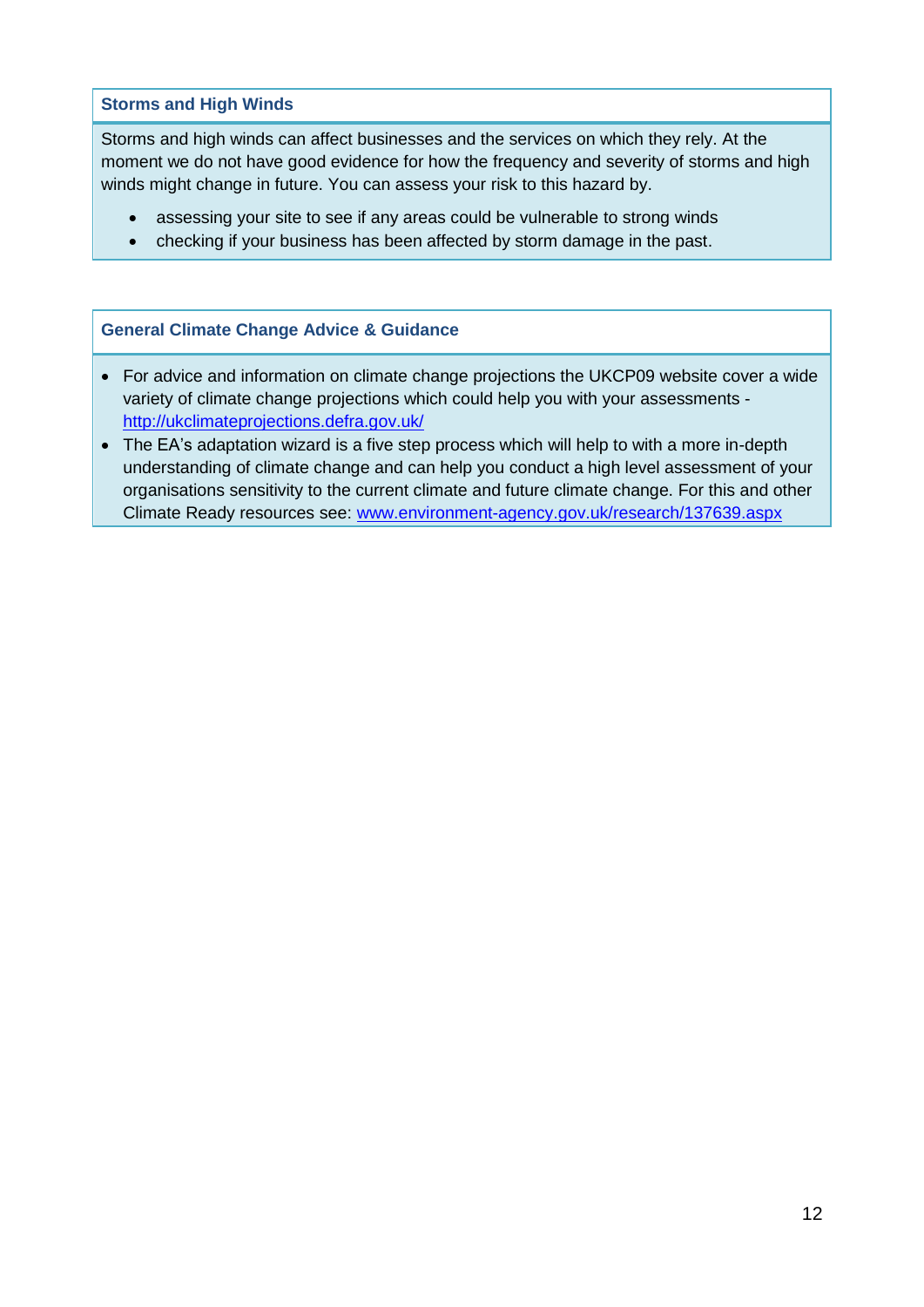## **Annex B - CASE STUDIES**

## Devon Valley Mill – Site Flooding

Devon Valley Mill is in a floodplain and has flooded several times in the last few years. In response the company has implemented a number of measures to improve the site's resilience such as:

- developing a flood action plan
- signing up to Environment Agency's flood warning service
- installing fixed bunding in key areas of the site, such as around the boiler system.

The mill's flood action plan identifies escalating trigger points dependent on the level of flooding, with specific actions noted for each. The actions start with installing flood boards and constructing sandbag barriers wrapped in polythene, with guidance for differing construction types depending on the access point being protected. The plan then progresses to moving items to higher ground, evacuating staff and making electrical supplies safe. Finally the production process is closed down and the system is flushed of chemicals to prevent pollution. Unless there is a severe case of flooding, processes continue as normal without disruption.

In 2012 the site flooded twice in three days which resulted in the site being shutdown. It was operating again after four days, and the operators consider that without their flood resilience measures and procedures, the site would have been closed for a number of weeks. Since the 2012 floods the company has decided to move its offices upstairs so office furniture and equipment will not be damaged by any future flooding.

#### Paper Mill Affected by Drought

A paper mill in the Midlands relies on water abstracted from an adjacent river. Water is abstracted from the river to a receiving pond, the mill uses an average of 2,200 $\mathrm{m}^3$  of water a day, and at full capacity needs up to 2,800 $m<sup>3</sup>$ . During the dry conditions of summer 2011 the river's level dropped and the supply of water to the mill reduced to 800m<sup>3</sup> per day. This had a significant impact on operations as the mill had no alternative source of supply, nor any contingency plan in case of drought. This was despite the fact that it had recently been upgraded.

To alleviate the problem the mill diverted one arm of the adjacent river to increase the flow to the abstraction point whilst maintaining a minimum flow rate within the main body of the river. This measure was agreed with the Environment Agency but allowed for only 12 months as it caused a short section of river to dry up. Within these measures, the mill considered other local users of the river and through additional works, ensured that drinking water for neighbouring livestock was still available. This required the mill to regularly inspect the watercourse and establish good relationships with their neighbours.

The mill has now committed to implementing measures to increase its resilience to drought including commissioning an experienced consultant to undertake a water audit to identify where the majority of freshwater was used in the system. This led to further improvements in flow metering and targeting reductions within the manufacturing process. It was identified that recirculating the water used for sealing vacuum pumps would save up to 700 $m<sup>3</sup>$  per day and utilising process water for flushing pumps would save an additional 40m<sup>3</sup> per day. There are several product changes per day and improving the storage infrastructure on site reduced the amount of water and raw material lost to the effluent treatment works during the down time caused by the changes in product.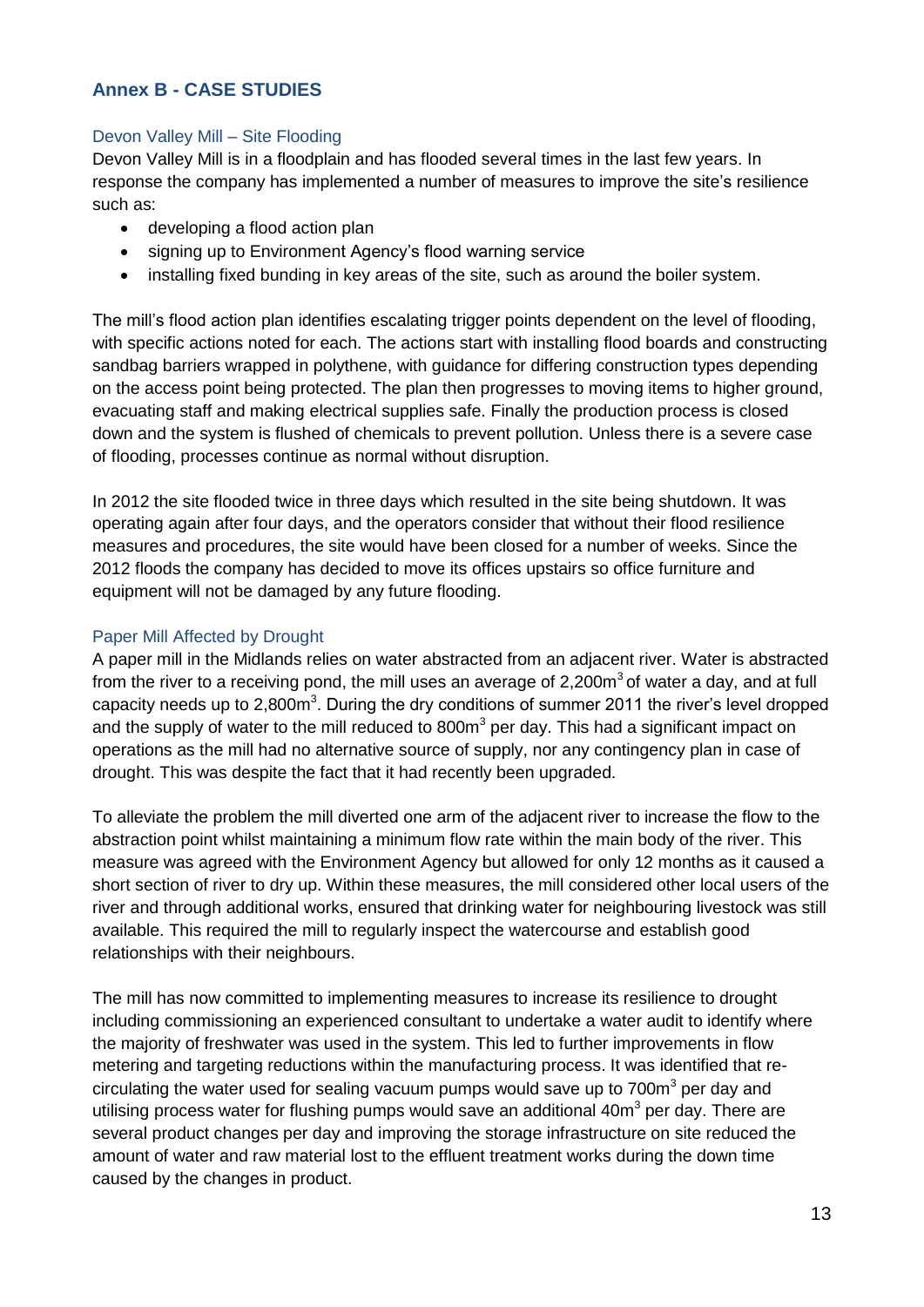# **Annex C: Templates**

**Table A – Identifying potential impacts (section 2.1)**

| <b>Business</b><br>area | <b>Responsibility</b> | Weather-related hazard that could<br>affect business area or cause | Describe past or potential effects<br>on business area or environment | <b>Adaptation action already</b><br>taken |
|-------------------------|-----------------------|--------------------------------------------------------------------|-----------------------------------------------------------------------|-------------------------------------------|
|                         |                       | environmental harm                                                 |                                                                       |                                           |
| <b>Operations</b>       |                       |                                                                    |                                                                       |                                           |
| <b>Logistics</b>        |                       |                                                                    |                                                                       |                                           |
| <b>Assets</b>           |                       |                                                                    |                                                                       |                                           |
| People                  |                       |                                                                    |                                                                       |                                           |
| <b>Markets</b>          |                       |                                                                    |                                                                       |                                           |
| <b>Finance</b>          |                       |                                                                    |                                                                       |                                           |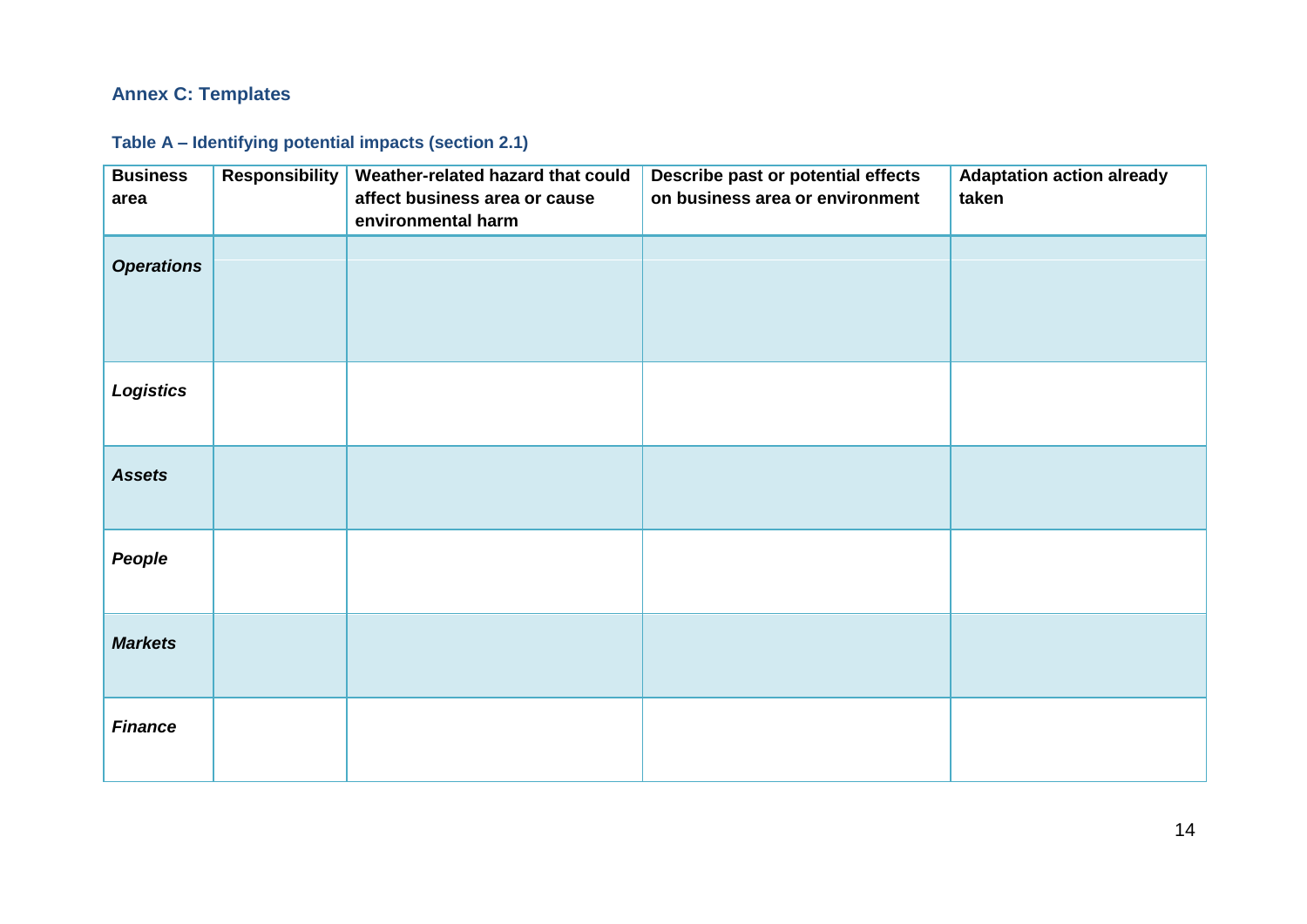# **Table B – Risk Assessment (section 2.2)**

| <b>Potential Impact</b> | <b>Critical Threshold</b><br>(if relevant) | Likelihood* | Magnitude * | <b>Priority</b> |
|-------------------------|--------------------------------------------|-------------|-------------|-----------------|
|                         |                                            |             |             |                 |
|                         |                                            |             |             |                 |
|                         |                                            |             |             |                 |
|                         |                                            |             |             |                 |
|                         |                                            |             |             |                 |
|                         |                                            |             |             |                 |
|                         |                                            |             |             |                 |
|                         |                                            |             |             |                 |
|                         |                                            |             |             |                 |
|                         |                                            |             |             |                 |

**\*** Assign a rating of high, medium or low and make a note of your thinking behind the rating.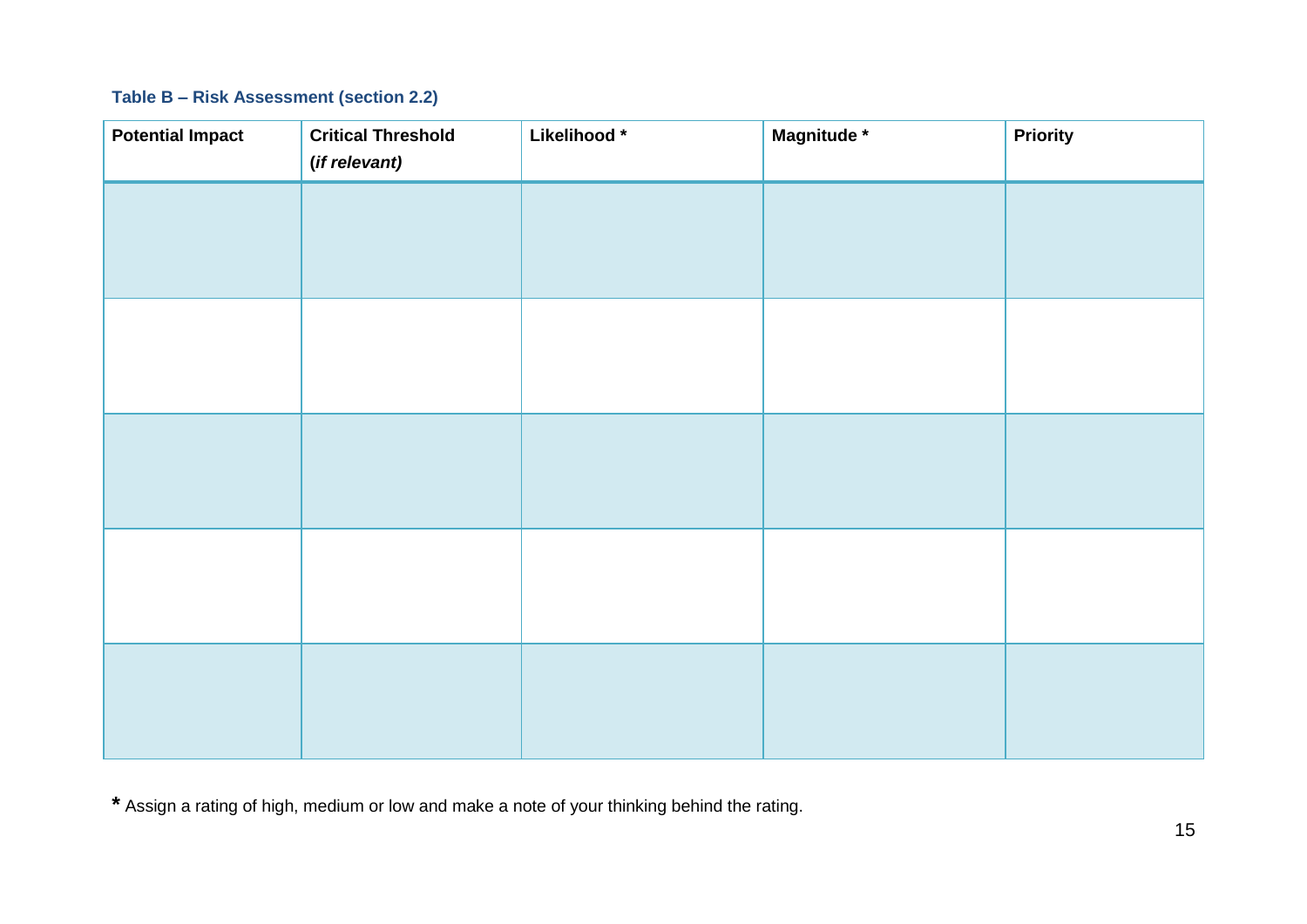## **Table C - Monitoring Weather Event Log (section 4)**

| <b>Business Area -</b> |                      |                           |                                                 |
|------------------------|----------------------|---------------------------|-------------------------------------------------|
| <b>Date</b>            | <b>Weather event</b> | <b>Extent of Incident</b> | Damage/effect to the business or<br>environment |
|                        |                      |                           |                                                 |
|                        |                      |                           |                                                 |
|                        |                      |                           |                                                 |
|                        |                      |                           |                                                 |
|                        |                      |                           |                                                 |
|                        |                      |                           |                                                 |
|                        |                      |                           |                                                 |
|                        |                      |                           |                                                 |
|                        |                      |                           |                                                 |
|                        |                      |                           |                                                 |
|                        |                      |                           |                                                 |
|                        |                      |                           |                                                 |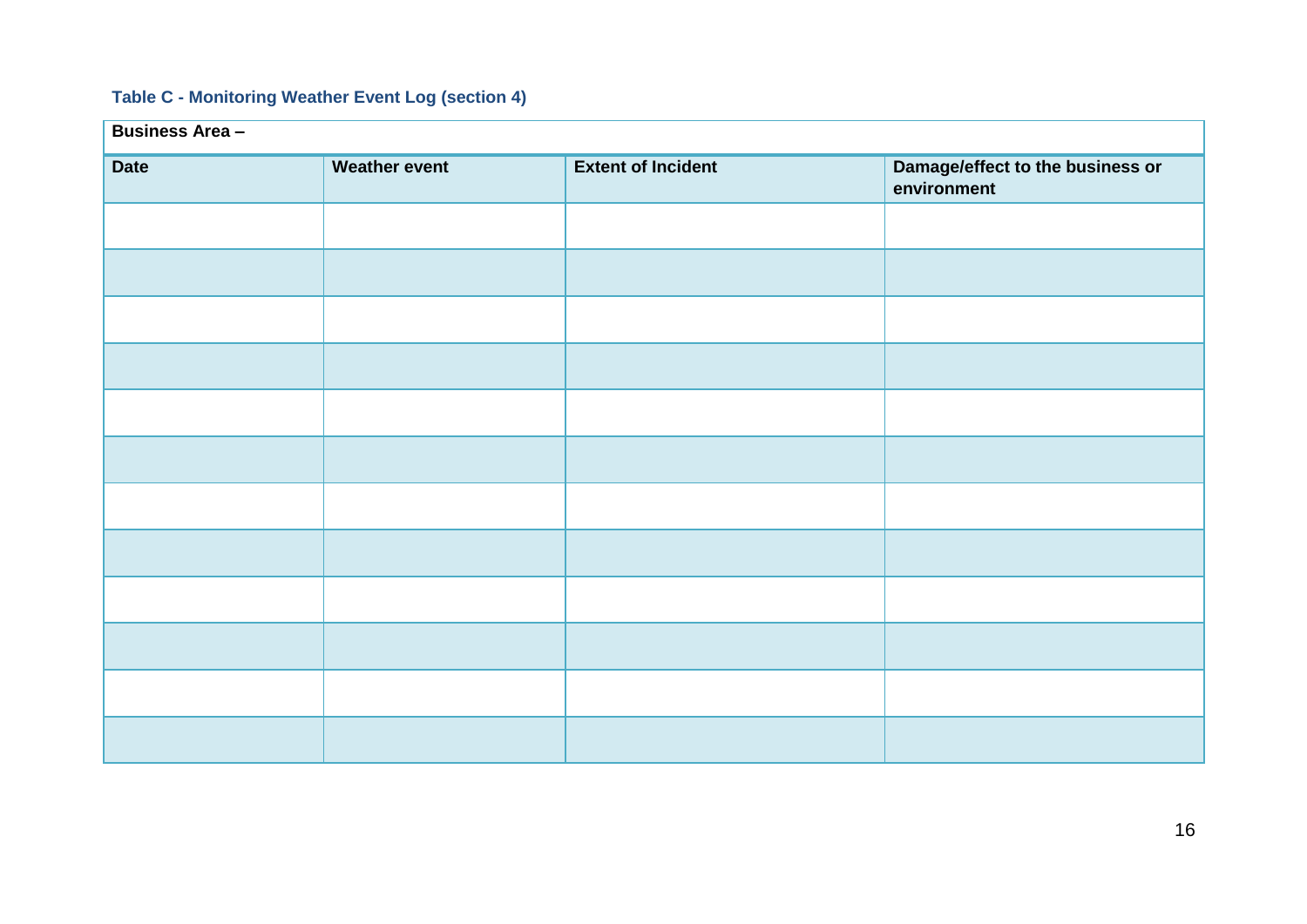## **Annex D – USEFUL QUICK GUIDES**

# **Table D - Potential Issues & Resolutions**

| <b>Past Weather</b><br><b>Event</b>             | <b>Effect on the organisation</b>                                                                                                                                                                                                                                                                                                                                                                                                                                                                                                                                                                                                                                                                                                                                                                           | <b>Example Resilience Options</b>                                                                                                                                                                                                                                                                                                                                                                                                                                                                                                                               | <b>Example of</b><br><b>Critical Threshold</b>                                                                 |
|-------------------------------------------------|-------------------------------------------------------------------------------------------------------------------------------------------------------------------------------------------------------------------------------------------------------------------------------------------------------------------------------------------------------------------------------------------------------------------------------------------------------------------------------------------------------------------------------------------------------------------------------------------------------------------------------------------------------------------------------------------------------------------------------------------------------------------------------------------------------------|-----------------------------------------------------------------------------------------------------------------------------------------------------------------------------------------------------------------------------------------------------------------------------------------------------------------------------------------------------------------------------------------------------------------------------------------------------------------------------------------------------------------------------------------------------------------|----------------------------------------------------------------------------------------------------------------|
| <b>Flooding &amp;</b><br><b>Extreme</b><br>Rain | Flooding prevents access by staff, customers or<br>$\bullet$<br>vehicles<br>• Flooding interrupts operations or leads to an<br>uncontrolled release of pollutants (and a<br>potential breach of environmental permit<br>conditions)<br>Flooding disrupts transport, affecting in-coming<br>$\bullet$<br>and outbound deliveries<br>• IBCs lifted by floodwater leading to loss of<br>content and possible pollution<br>Floodwater overloads the effluent treatment<br>$\bullet$<br>plant<br>• Due to flooding land banks are not available for<br>sludge spreading. Stock piles of sludge may<br>lead to odour issues<br>Buildings fabric is damaged by to extreme rain.<br>$\bullet$<br>Extreme rain causes power cuts<br>$\bullet$<br>Extreme rain bursts could affect outside<br>$\bullet$<br>operations | Assessment of flood risk<br>Regime for regularly unblocking drains<br>Assessment of drainage capacity<br>$\bullet$<br>Increased storage capacity for sludge during<br>inclement weather<br>Securing or raising IBCs and tanks<br>Register for flood alerts and make use of the<br>Floodline - 0845 988 1188<br>https://fwd.environment-<br>agency.gov.uk/app/olr/home<br>Put together a business food plan see<br>http://www.environment-<br>agency.gov.uk/business/topics/flooding/32362.<br>aspx<br>Further research to assess risk using external<br>experts | Flood waters reach<br>0.3 metres<br>surface water<br>flooding up to 0.3m<br>Rainfall over 48 hrs<br>up to x mm |
| <b>Drought</b>                                  | • Water shortages cause business interruption in<br>times of drought (water abstraction restrictions<br>may be implemented)<br>• Reduced river flows means reduced dilution of<br>effluent, and greater pollution<br>Quality of incoming water may deteriorate<br>$\bullet$                                                                                                                                                                                                                                                                                                                                                                                                                                                                                                                                 | Increased treatment and re-use of water<br>Water audits aimed at reducing specific water<br>use<br>Investigate alternative sources of water<br>Water storage systems such as rainwater<br>harvesting<br>Further research to assess risk using external<br>experts                                                                                                                                                                                                                                                                                               | River drops to a<br>level which<br>prevents required<br>abstraction – for<br>physical or<br>regulatory reasons |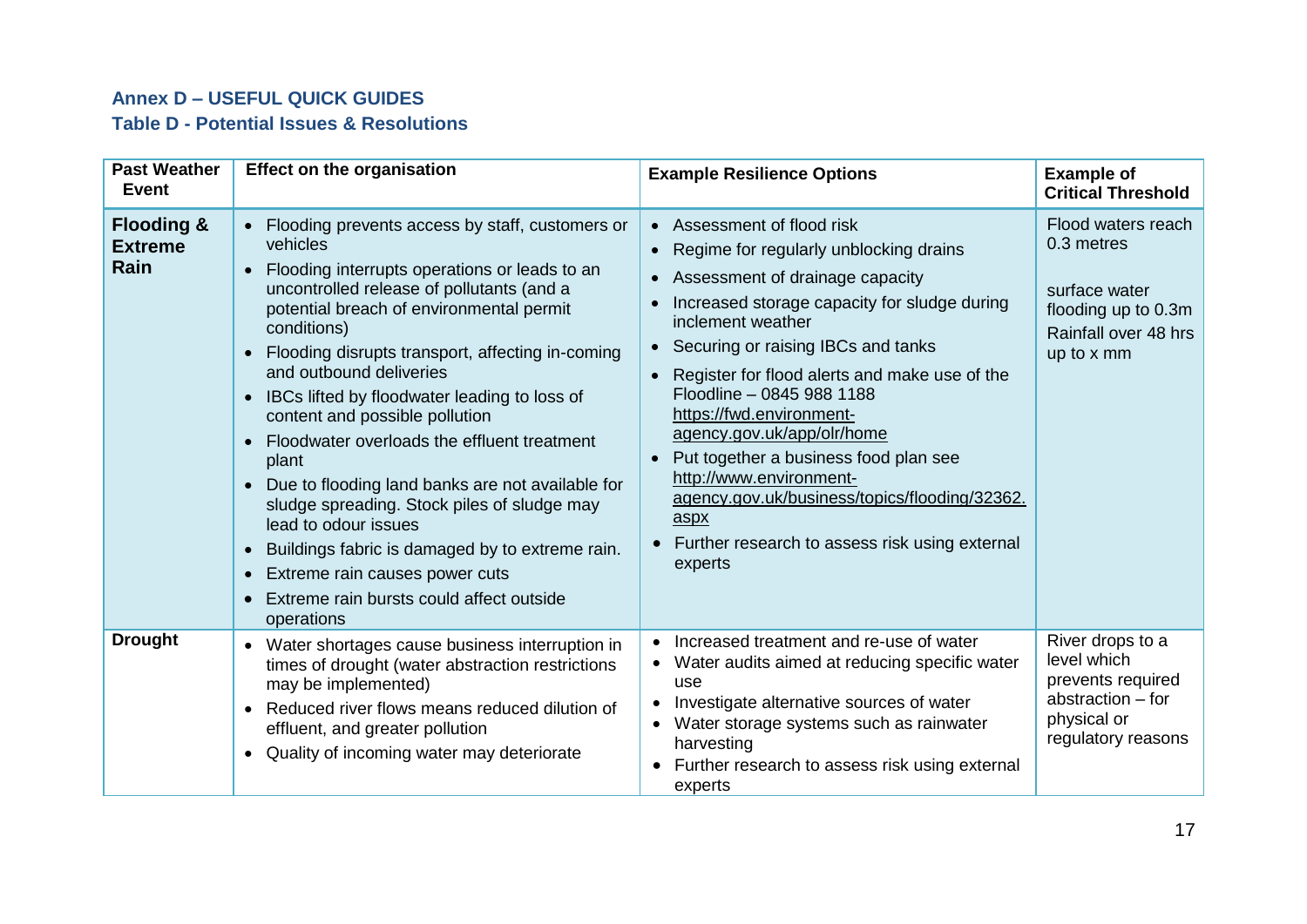| <b>Extreme</b><br><b>Temperatures</b> | Extreme weather disrupts transport, affecting all<br>deliveries<br>Extreme temperatures affect the operation of<br>the effluent treatment plants leading to reduced<br>performance, poor nitrification, reduced oxygen<br>levels and increased potential for odour<br>• Freezing weather leads to burst pipes<br>Buildings fabric is damaged by extreme heat.<br>High temperatures lead to problems for staff<br>comfort and related building services.<br>Due to snow, land banks are not available for<br>sludge spreading. Stock piles of sludge may<br>lead to odour issues | Increase storage capacity for sludge during<br>inclement weather<br>Insulating and trace heating pipes<br>Further research to assess risk using external<br>experts |                                               |
|---------------------------------------|---------------------------------------------------------------------------------------------------------------------------------------------------------------------------------------------------------------------------------------------------------------------------------------------------------------------------------------------------------------------------------------------------------------------------------------------------------------------------------------------------------------------------------------------------------------------------------|---------------------------------------------------------------------------------------------------------------------------------------------------------------------|-----------------------------------------------|
| <b>High Winds</b>                     | • Extreme weather causes power cuts<br>High winds blow site litter off-site<br>Buildings fabric is damaged by wind<br>High winds cause safety issues on site e.g.<br>danger of tanks being blown over                                                                                                                                                                                                                                                                                                                                                                           | Improved storage of paper litter<br>Securing IBCs and tanks<br>$\bullet$<br>Further research to assess risk using external<br>experts                               | e.g. when wind<br>speeds reach<br><b>Xmph</b> |